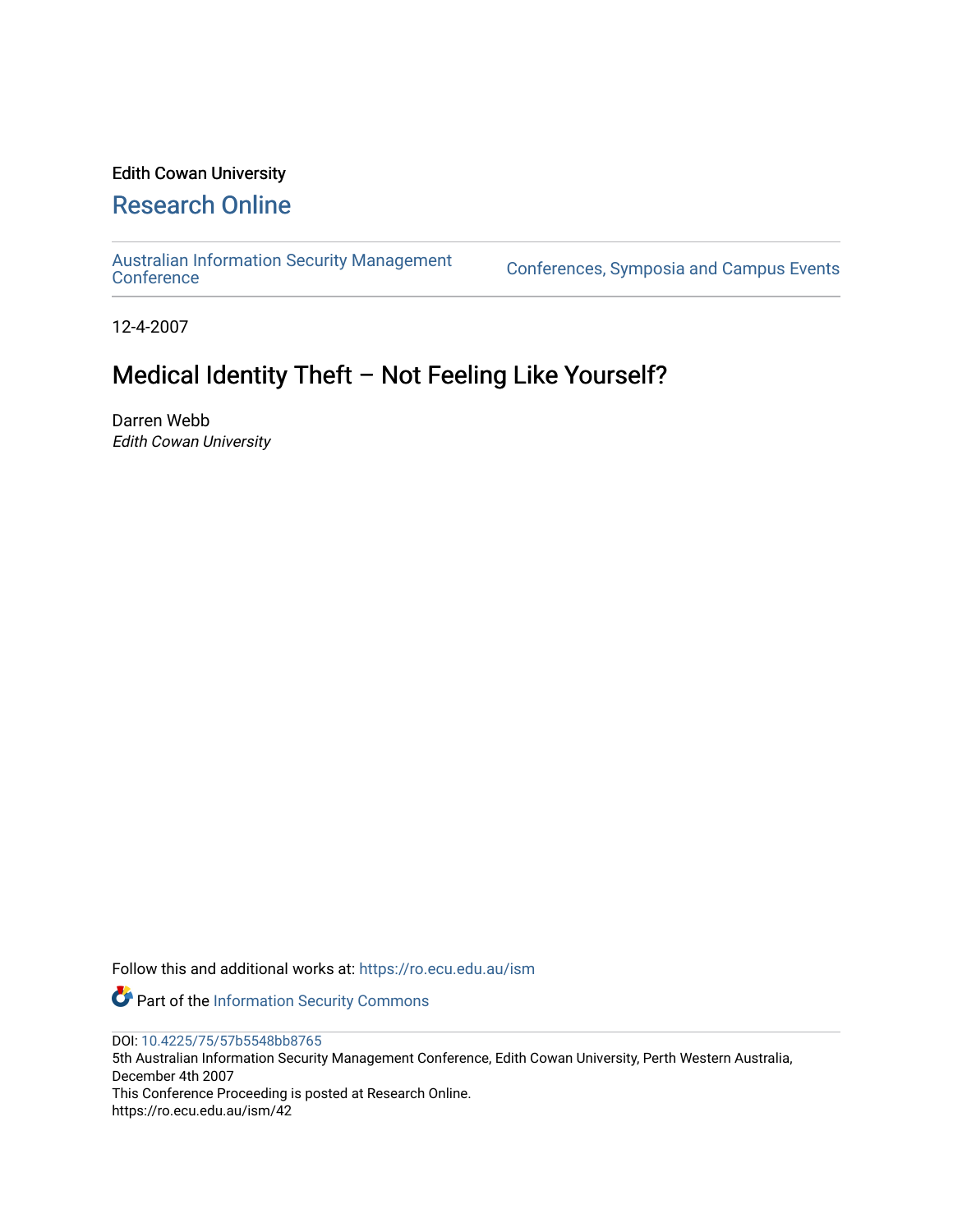#### **Medical Identity Theft – Not Feeling Like Yourself?**

Darren Webb School of Computer and Information Science Edith Cowan University dlwebb@student.ecu.edu.au

#### **ABSTRACT**

*Hospital and general practice healthcare providers today rely heavily on the information and communication technologies they employ to provide access to patient and associated data. The continuing migration to wireless means of data transfer has afforded system users more convenient and timely access to information via the use of 802.11 based wireless network capable devices. Through the increased digital connectivity of these internet and wireless based networks, new avenues of criminal activity such as medical identity theft have been steadily increasing as malicious individuals and organisations seek to abuse the digital ubiquity of the electronic medical record. The increased need for vigilance, protective measures and tightened security policy surrounding patient data practices concerning the use of wireless devices has never been greater. This paper discusses the potential patient and organisational ramifications of medical identity theft through wireless networks and other means as well as suggesting possible risk mitigation strategies to counteract such unauthorised information access.* 

#### **Keywords**

Medical, Identity Theft, Wireless, Health Care Fraud



*Figure 1: Fingerprint Face (Medical College of Georgia, 2005).* 

#### **INTRODUCTION**

Medical identity theft is an emergent criminal activity that poses significant financial, physical and emotional harm to unsuspecting victims. The financial burden of the total identity theft problem in America, identified by the Javelin/Better Business Bureau 2006 Identity Theft Report Survey, is US\$56.6 billion annually (Privacy Rights Clearinghouse, 2006). Currently, limited medically specific identity theft statistics exist, due to the ambiguity of classification and differentiation from other identity criminal activities such as health insurance fraud. The perpetration methodologies for medical identity theft are as diverse as the people who commit them and as detrimental in effect as the amount or type of private patient data abused. The global adoption of electronic medical records stored on hospital computer networks, while becoming an asset for medical staff and patient treatment, has also become a prime central repository target for data thieves. Newer network technologies such as wireless device networks have also sprouted new means of remote access for malfeasant persons where security is inadequate.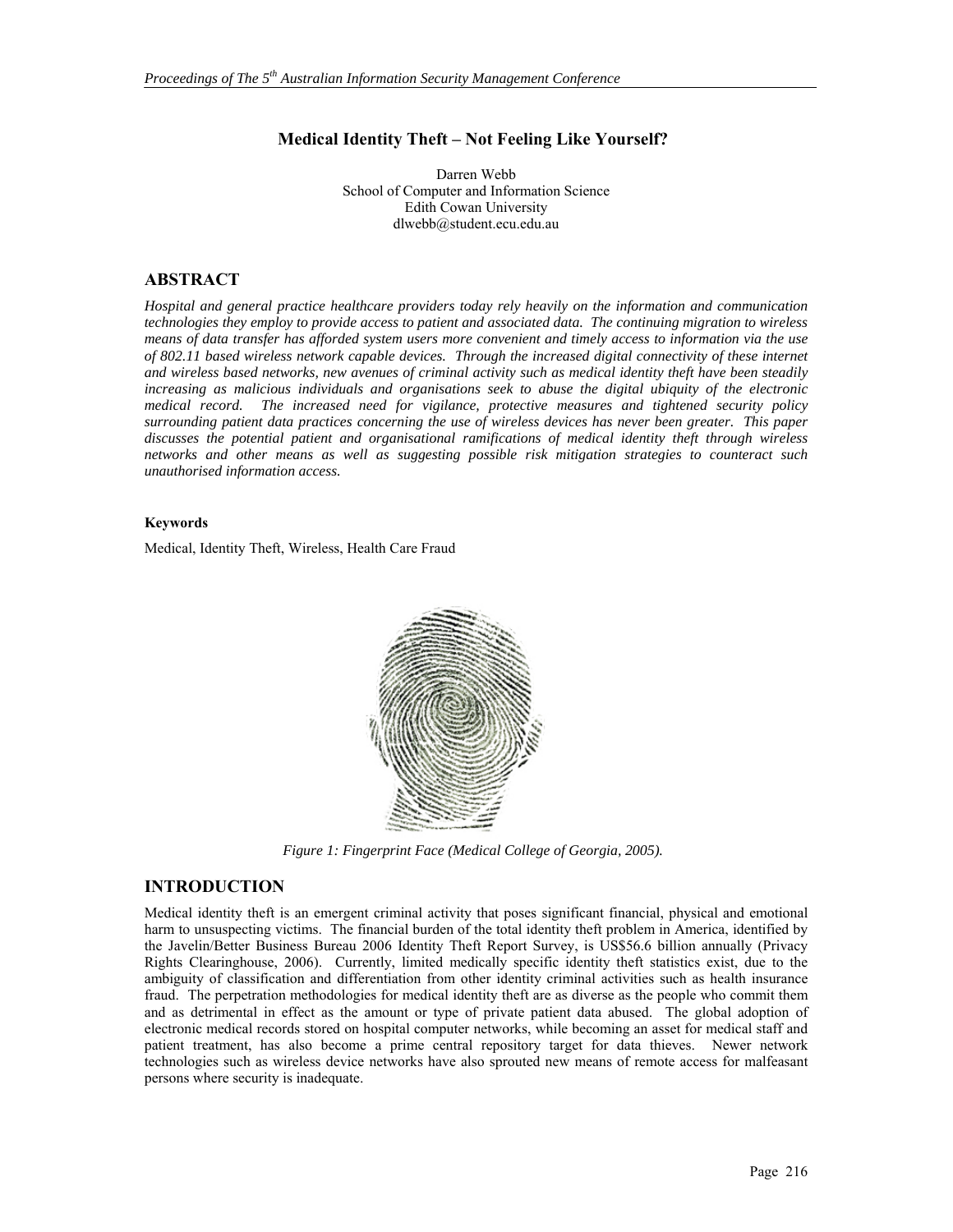## **IDENTITY AND MEDICAL IDENTITY THEFT**

An individual's identity is something that both defines a person and allows recognition of the distinct character that is a person's being. In a technologically oriented society, people rely heavily on the reliance of recognition that comes with being able to uniquely identify themselves amongst an increasing populace. The threat of someone else assuming control of another person's identity and benefiting from the deceptive use of that identity, is becoming an increasing risk in today's society. Identity theft may be used for either self gain or other malicious activity by criminals, doctors, nurses, medical institution employees and increasingly, by highly sophisticated crime organisations (Dixon, 2006). The United States' 2006 inflation adjusted figures indicate that identity fraud is estimated to cost US\$56.6 billion annually which is up from the US Federal Trade Commission's 2003 Identity Theft Survey Report Figure of \$53.2 billion. Other US government and law enforcement agencies estimate the loss associated with fraud at US\$170 billion each year which in 2003 equated to approximately 10% of the entire nation's annual expenditure (National Health Care Anti-Fraud Association, 2005a). In Australia, identity theft has been estimated by the Commonwealth Attorney-General's Department in 2001 at costing in excess of A\$4 billion annually (Australasian Centre for Policing Research, 2007).

As financially harmful as these crimes may be, the evolution of a new type of identity theft has emerged primarily due to the wide spread adoption of electronic medical records and wireless infrastructures, that can have life threatening repercussions and leave longer lasting negative effects upon its victims. Medical identity theft occurs where a person uses another person's identity without consent, in order to obtain medical treatment services or therapeutic goods they are not authorised to receive. As in the case of identity theft, fraudulent use of another person's identity for medical purposes can be perpetrated in one of three ways, these being: by the creation of a new false identity, the assumption of an existing identity or the modification of an existing identity. People have also been known to commit identity related crimes in their former names after legally changing to a new identity (Australian Institute of Criminology, 2003).

The Australian definitions in policing often refer to identity crime, which acts as an umbrella term to encapsulate both cases of identity theft and identity fraud. There is currently no Australasian Centre for Policing Research definition protocol for that of medical identity theft or health care fraud (Australasian Centre for Policing Research, 2004). It is important to make the distinction between medical identity theft where an identity is falsely created, adopted or modified for medical services gain, and health care fraud where another person's name may or may not be abused to obtain something under false pretence often from a health insurance agency. It is for this reason that it is difficult to accurately represent medical identity theft rates and costs comparative to those of general health insurance fraud. Medical identity theft also tends to be harder to both detect and resolve than other forms of identity theft, as regular medical service transaction statements are not issued or made mandatory by government health agencies or many health insurance providers. Resolution of a detected medical record alteration can often take years to rectify, leading to long-term frustration for individuals who are sometimes too sick to validate their identity personally. Dependent upon the dissemination of the patient's electronic medical record before detection of the error, the ability of the patient to correctly identify themselves post identity theft, and the willingness or capability of the medical and insurance agencies to cater for that request, the likelihood of total resolution is remote (Dixon, 2006).

Everyone from a baby to the elderly can be vulnerable to the practices of medical identity theft. Deceased people make particularly effective targets as, unless there is someone else who investigates the deceased person's record on their behalf, crimes committed by this form of identity theft which is termed Ghosting, can take a long time to be uncovered. Due to the interconnectivity of health agencies, ghosting is less prevalent now but still occurs where routine record checks do not determine if a death certificate has been issued in the deceased victim's name (The Free Dictionary, n.d.).

### **THREATS**

Medical network administrators need to be aware of the varied array of attack vectors and strategies available to data thieves in order to effectively secure confidential patient data. The ideology that malicious users only ever attack from outside the network is one that is sure to see more networks become compromised from internal network avenues. Insiders often have the greatest operational knowledge of how processes occur and either know or can learn what data security measures are in place to find the best ways to bypass them (Valli, 2006).

Threat agents vary in accordance with patient record storage systems, the security elements employed to protect them and the access given to the information contained within the database. Due to the need to use internet based channels for communication between medical providers, the global accessibility and anonymity for hackers to remotely and covertly attack internet connected hospital and other medical network systems is greatly increased. A single remote data breach of any medical database can often result in the theft of thousands of patient electronic medical records at any one time, compared to singular paper based patient records which have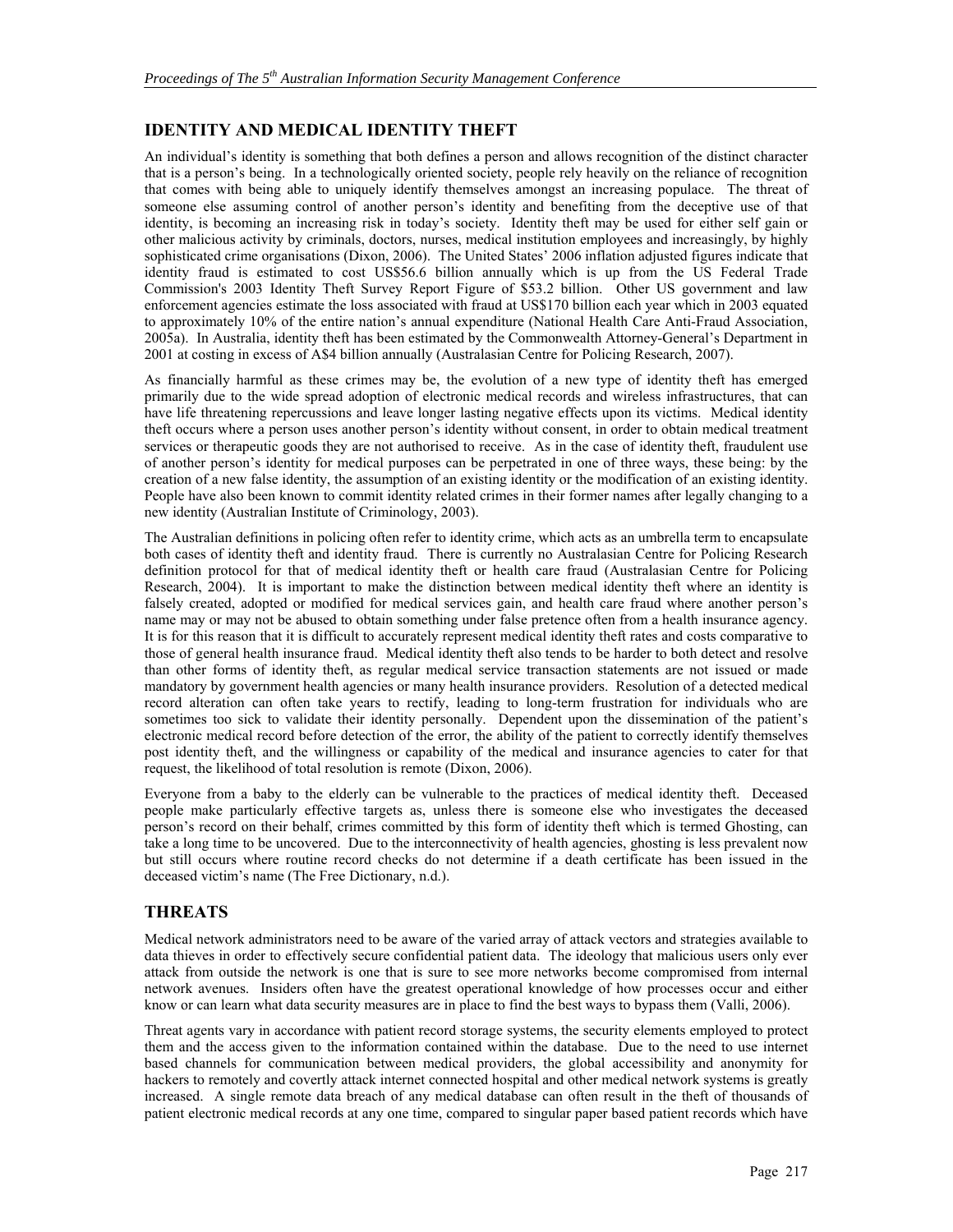to be accessed directly from the site of use. This increased effectiveness makes medical data theft via digital networks a much more appealing and profitable option to cyber criminals. As far as the specific information targeted by identity thieves, there is no set criterion other than the information that they require to achieve their purpose of committing transactions in the victim's name. (Canadian Internet Policy and Public Interest Clinic, 2007).

As with most computer networks, data theft of personal or organisational restricted client (or patient) record data items can be perpetrated through a wide assortment of technology approaches and devices. These can include attacks via wired or wireless networks, portable digital storage hardware such as bluetooth or IrDA (Infrared Data Association) capable devices, USB thumbdrives and even email services, which have all in the past been used to perpetrate data theft attacks. Methods of medical identity theft perpetration range from the simplistic theft of a device containing data, to the elaborate creation of medical practices where identity thieves portray themselves as doctors and other health care professionals in order to secure patient medicare card details (Dixon, 2006). Despite the many varied means of data extraction for medical identity theft, this paper focuses on the risks posed by wireless networks in medical environments.

#### **Wireless Networks**

The wireless revolution of computer networks has seen a dramatic change in the introduction of 802.11 wireless networks for use in a wide range of service organisations including hospitals and medical practices where patient records are typically stored. While the use of wireless local area networks (WLANs) are of practical nature to medical environments in that they provide improved mobility, scalability and cost savings to adopting institutions, there are further risks associated with patient record security. These security issues can be classified as being of either technical or managerial derivation. A problem facing the successful technical implementation of secure wireless networks within medical environments can relate to the prevalence of sometimes insufficiently configured wireless networks, where security focus or knowledge is limited. Managerial issues, such as poor policy implementation and enforcement, can however pose a greater risk to wireless networks than technical issues, as they involve the human element of securing the network which contains patient data (Owens, et al, 2001).

Wireless networks are still subjected to the standard vulnerabilities of wired networks such as Denial of Service (DoS) attacks, Spoofing attacks, Man In the Middle (MITM) attacks and various malware employed attacks, but are also exposed by its remotely accessible nature to de-authentication type attacks through the use of rogue access points (SearchSecurity.com, 2007). The broadcast nature of wireless networks makes the protection of data more of a security issue for sensitive information holders such as medical institutions.

Typically due to legal requirements, the vast majority of medical wireless infrastructures are protected from unauthorised access by security protocols such as Wi-Fi Protected Access (WPA) based on the draft 802.11i standard and the security enhanced WPA2 variant, based on finalised 802.11i. WPA2 is particularly secure as it employs AES (Advanced Encryption Standard) as well as catering for Radius authentication. Predecessor security measures such as Wired Equivalent Privacy (WEP) have proven insecure and will typically only deter casual network snooping. Although better than totally unencrypted or open networks, this encryption format will not stop a determined wireless hacker (Ciampa, 2005). Unfortunately many wireless device manufacturers still ship wireless devices with security settings either completely disabled or at a minimal level, such as easily broken Wireless Equivalency Privacy (WEP) by default, in order to simplify setup procedures (Symantec, 2002). Due to the serious and widely publicised weaknesses of WEP, medically business oriented WEP users in America are deemed to be in breach of adequate security compliance using this data security measure alone. As well as the obvious security concerns of a confidential data breach, the HIPAA (Health Insurance Portability and Accountability Act) penalties for violations range from US\$100 per person/per incident for minor improper disclosures to US\$250,000 and a 10 year prison sentence for intentional disclosures. Statutory penalties such as these however, may be of minimal concern considering the potential for class action lawsuits if significant medical information breaches were brought to trial (HIPAAdvisory, 2006).

Medical institutions are unsurprisingly secretive of wireless network breaches that have occurred to their system as a result of inadequate security implementation or management. Steve Lewack the Director of Technology Services at the Columbus Regional Medical Center in Columbus, Georgia stated in 2005 that their wireless network monitoring security systems had stopped approximately 120 attempted breaches in a one month period. This was also estimated to be double the number of attempts of a few months earlier (USA Today, 2005). In light of this, hospitals and other wireless adopting medical institutions should also consider the necessity for wireless deployment where a wired and hence more remotely secure network would suffice.

The remote access possibilities of wireless medical networks could also serve as a point of access for malware by potential identity thieves, who can use trojan attacks with rootkit functionalities to gain access to personal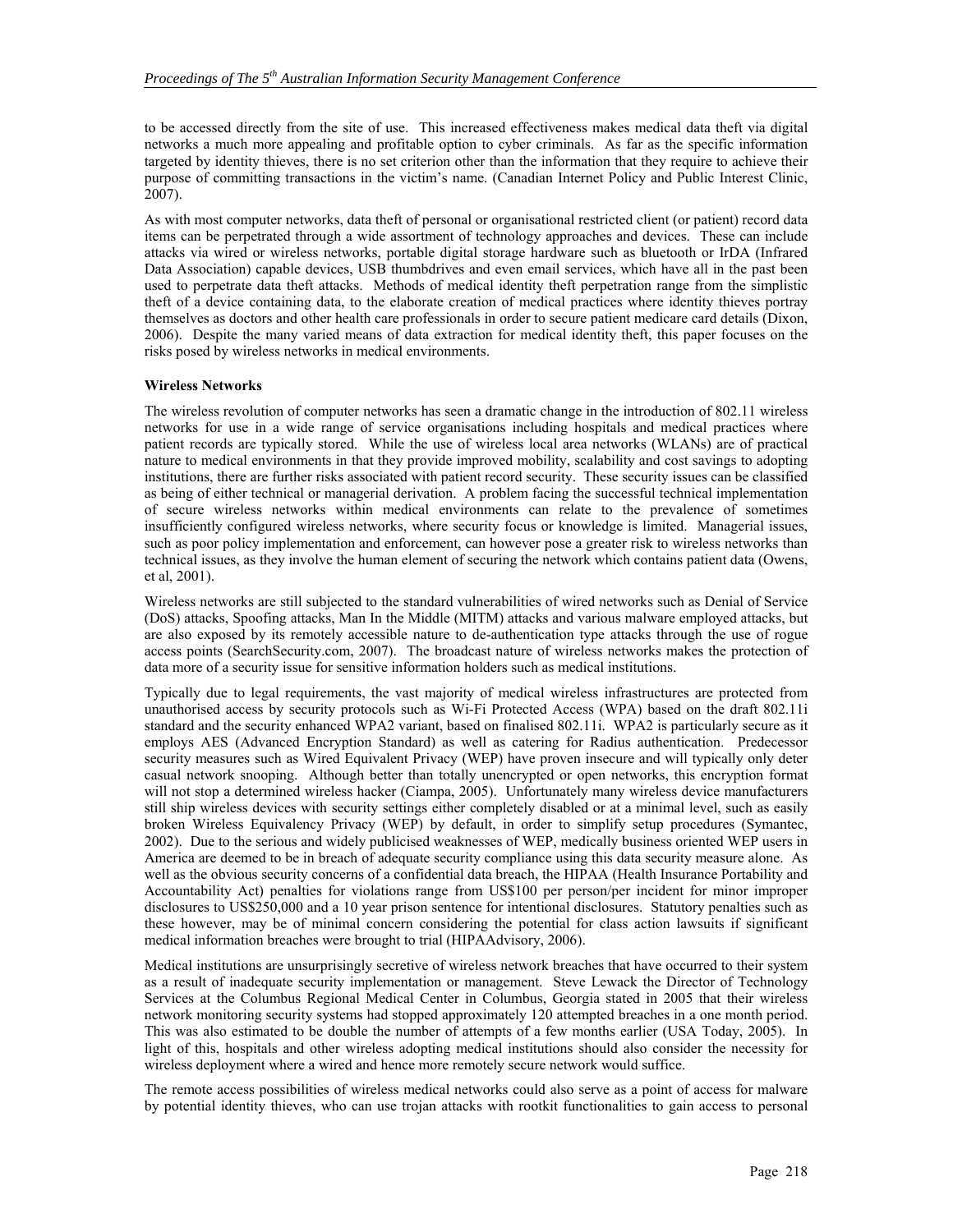information and passwords from infected systems. In the 2006 Australian Computer Crime and Security Survey, key findings indicated that since the 2004 survey there has been a substantial increase in the number of trojan attacks which are believed to be for the purpose of facilitating identity theft crimes. Trojan attacks are often targeted at the customers or clients of specific organisations rather than having a larger infection range as in the case of viruses and worms. A decline in indiscriminate worm and virus attacks identified that the motivation change of attackers was due to the desire for illicit financial gain through the identity theft of online access credentials (AusCERT, 2006).

With American wireless market penetration growing from 9% in 2000 (Gartner, 2002) and expecting to reach 84.8% of businesses adopting the technology by the end of 2009 (Gartner, 2006a), the potential for further insecurity in the deployment of wireless networks is growing. This penetration rate is also related to the increased inclusion of wireless enabled devices in mobile PCs being shipped, from 10% of all laptops in 2000 to 68% in 2007 (Gartner, 2002). In the same vein, the decreasing cost of wireless equipment has increased the deployment possibility of wireless networks and at the same time, allowed the technology to become more obtainable to hackers who wish to use the freely internet accessible wireless hacking programs to penetrate signal available wireless networks. For an external hacker, the equipment required for accessing a network can be as minimal as a wireless enabled laptop and a covert location within the broadcast range of the access point.

### **CONSEQUENCES**

Patients who have medical records created in their name for the purposes of treatment, have a right to privacy regarding the protection and access to that information. While there are clearly many functional benefits to be gained from the digitalisation of medical records, the patient must be satisfied with the privacy measures employed to allay these concerns and protect the future doctor-patient relationship (Doctors Reform Society of Australia, 2005).

The private content of a medical record, either electronic or paper based, presents itself as a high value target to those with motive to seek potential gain from the theft of such information. Typically most medical identity theft is targeted at the acquisition of information for financial reward where further risk for patients presents consequences ranging from low impact data alterations to fatal medical treatment administration. Medical identity malfeasance can lead to serious medical, health insurance and employment issues for victims who fall prey to such attacks by either individuals or organisational groups. These instances of fraudulent activity can also indirectly affect the wider community.

#### **Medically related consequences**

The data contained in an electronic medical record is of a highly private nature to an individual. This data can include information on the patient's diagnostic history of diseases, medication and treatment histories, genetic and psychological profiles, sexual orientation and activity, employment and income, as well as subjective notes relating to personality made by doctors and nurses. If patients were to lose confidence in the security of medical record systems, this could potentially lead to patient discomfort in truthfully disclosing sensitive information if they believed there was a chance the information could be leaked to unauthorised parties. This privacy issue could then place the patient at risk of not being correctly diagnosed and treated and endanger the doctor-patient relationship (Choi, et al, 2006).

The physical repercussions of malicious abuse of a person's identity for medically related gain, can include use of another person's identity to obtain access to prescription medications and treatment services including surgical procedures. Erroneous alteration of patient medically critical data such as disease conditions, allergies, medications and even blood type all have life threatening impacts if used to base diagnosis or provide treatment from this information. While these risks often originate externally from maliciously modified information, adverse patient consequences can also, although rarely, be attributed to physician abuse of patient identities and records. An example of this is the June 2002 US federal conviction of three physicians and a hospital administrator from Chicago who over a 10 year period had performed over 750 invasive and unnecessary heart catheterizations and angioplasties. The victims primarily homeless people, substance abusers and elderly men and women, were offered food, cash and cigarettes as incentives in order that the doctors could claim on the procedural benefits (National Health Care Anti-Fraud Association, 2005b).

In other individually oriented cases, victims only discovered their plight when invoices for medical services rendered in their name arrived in the mail. For example, a man in Colorado USA, whose name, address and social security number had been stolen, received a letter from a debt collector demanding the US\$44,000 he owed to a hospital for surgery he never had. The man, who had no private health insurance, then had to endure a lengthy process to clear his name, which after two years had still not been resolved. As well as this damaging his credit rating, he may possibly never know if his medical record has been completely cleared of erroneous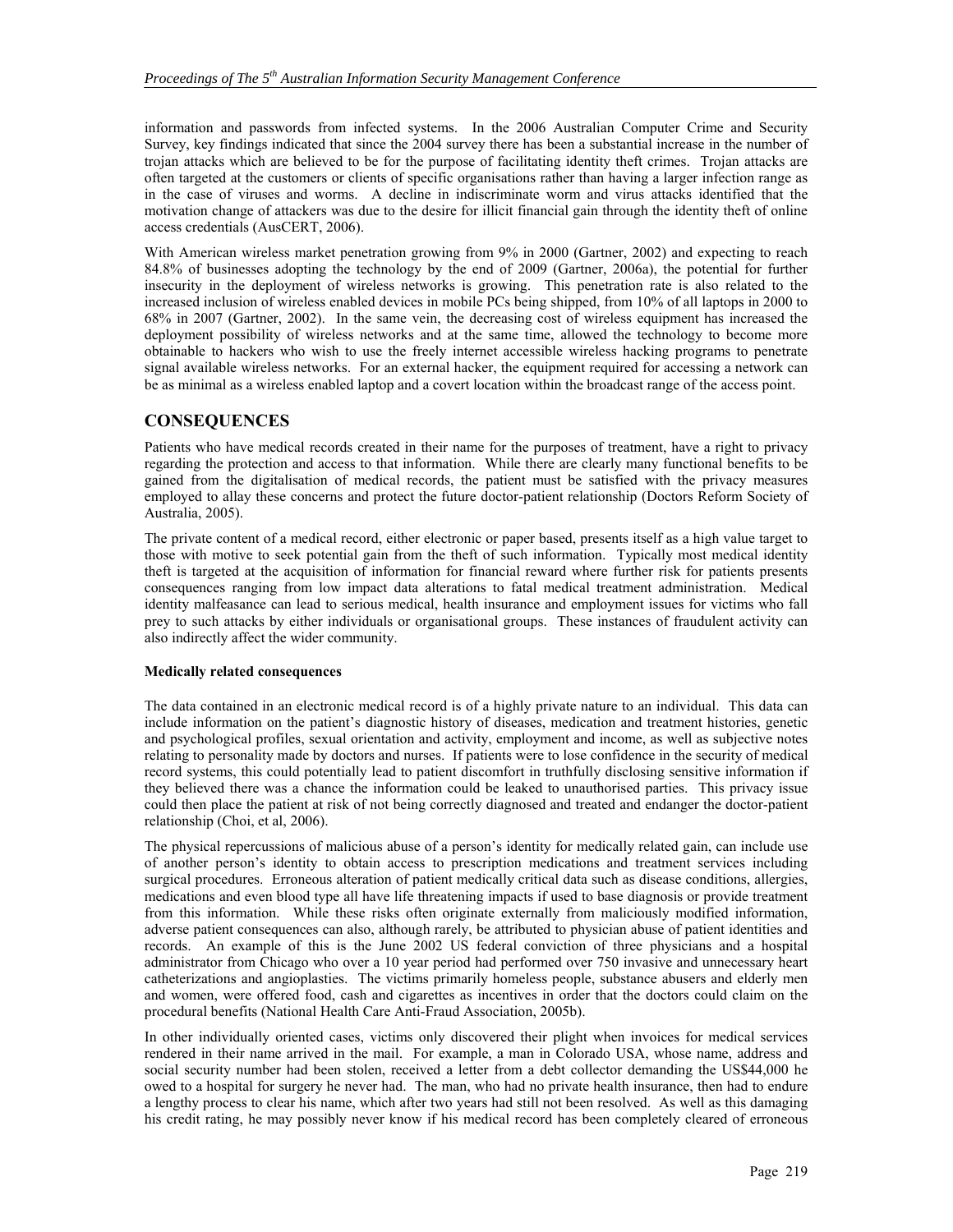information. This typifies the victim patient adversities in clearing their name and getting the correct recognition and medical treatment in the future (Dixon, 2006). While victims of financial identity theft are able to gain access to and correct errors on their credit statements and other financial documents, victims of medical identity theft are not able to achieve such resolution. For such victims there is currently no standard procedure for addressing medical record abuse or alteration as they often do not have direct access to their own medical record or regular statements by which to identify anomalies.

Once medical identity theft has occurred, the compromised record can then be further used to access more identity information leading to further crime. Medications obtained in this way are sometimes stolen for personal use or often sold off in larger quantities as in the case of organised crime syndicates. Victims often don't discover their medical records or benefits have been abused until well after the crime has occurred. The advice given to medical identity theft victims is generally also targeted at the more commonly known financial identity theft which involves an exclusively different set of protocols for resolving the victim's issues (Dixon, 2006).

Long term problems can also be created for the accuracy of medical research statistics, where patient records have been incorrectly modified in hospital databases which are often used as a source of de-identified data thereby reflecting inaccuracies. Medical health care providers can also fall victim to identity theft allowing thieves to falsify patient records and forge prescriptions at will (Dixon, 2006).

With the promised introduction of the Australian Government's Health and Social Services Access Card due for release from 2008, further security issues could arise regarding the medical identity theft risks to card holders. The card is scheduled to amalgamate 17 existing cards and be used for the administration and payment of health and social services for all eligible Australians (Queensland University of Technology, 2006). But what is yet to be seen is, if Australian criminal elements will now target this new patient identification item as has been the case with the health insurance card in the United States of America.

It is currently widely viewed that from an operational perspective, the digitisation of medical records is a boon for users of this data medium, as well as enabling improved healthcare and reducing fraud and medical errors which will ultimately lead to saving lives. This however doesn't take into account the challenging reality of threat posed by the perpetrators of medical identity theft and the severe emotional damage that can have significant consequences on a victim's well-being (Dixon, 2006).

#### **Health insurance related consequences**

The lack of awareness of this type of crime is also an inhibiting factor in the detection and recovery of stolen benefits. There is often a large time lag between the theft of data and the patient realisation that malfeasance has taken place. Despite the victims affected directly by medical identity theft attacks, the ultimate result, due to costs associated with higher insurance premiums, is that the general cost of medical care increases for everyone in order for services to be maintained (National Health Care Anti-Fraud Association, 2005c). This increased theft prevalence of individuals' health insurance benefits, may then leave patients financially liable for medical services that are no longer covered due to malicious use of their finite claim entitlements. Other effects can be a loss of life insurance cover due to incorrect diseases recorded in patient medical records. The people who commit medical identity theft can also be medical professionals who know how the system works and are adept at making sure the crime is hard to detect by victims. There have also been reported cases of individuals stealing the medical identities of others in order to dodge medical bills (Dixon, 2006).

#### **Employment related consequences**

Disregarding the ethicality of employers having access to job applicant medical records on which to base employment suitability, medical record abuse by identity thieves could create loss of job opportunity situations. Employer discrimination could then be based upon false information after an applicant's background medical check revealed a disease that they don't actually have or a more severe condition of a disease they do have (National Health Care Anti-Fraud Association, 2005d). A non-patient of a Boston psychiatrist found after applying for employment, that his medical record had been modified showing that he had numerous psychiatric sessions by the Boston specialist for a false diagnosis of severe depression (Dixon, 2006). This type of event shows the wide reaching effect that the abuse of an individual's private medical details can severely affect other facets of the individual's life.

#### **Community related consequences**

The community consequences of medical identity theft are hard to accurately portray, as the identification of theft related to healthcare is both intermeshed with health insurance fraud, and the fact that many instances of medically related identity theft go unreported and undetected. As well as the obvious increases in health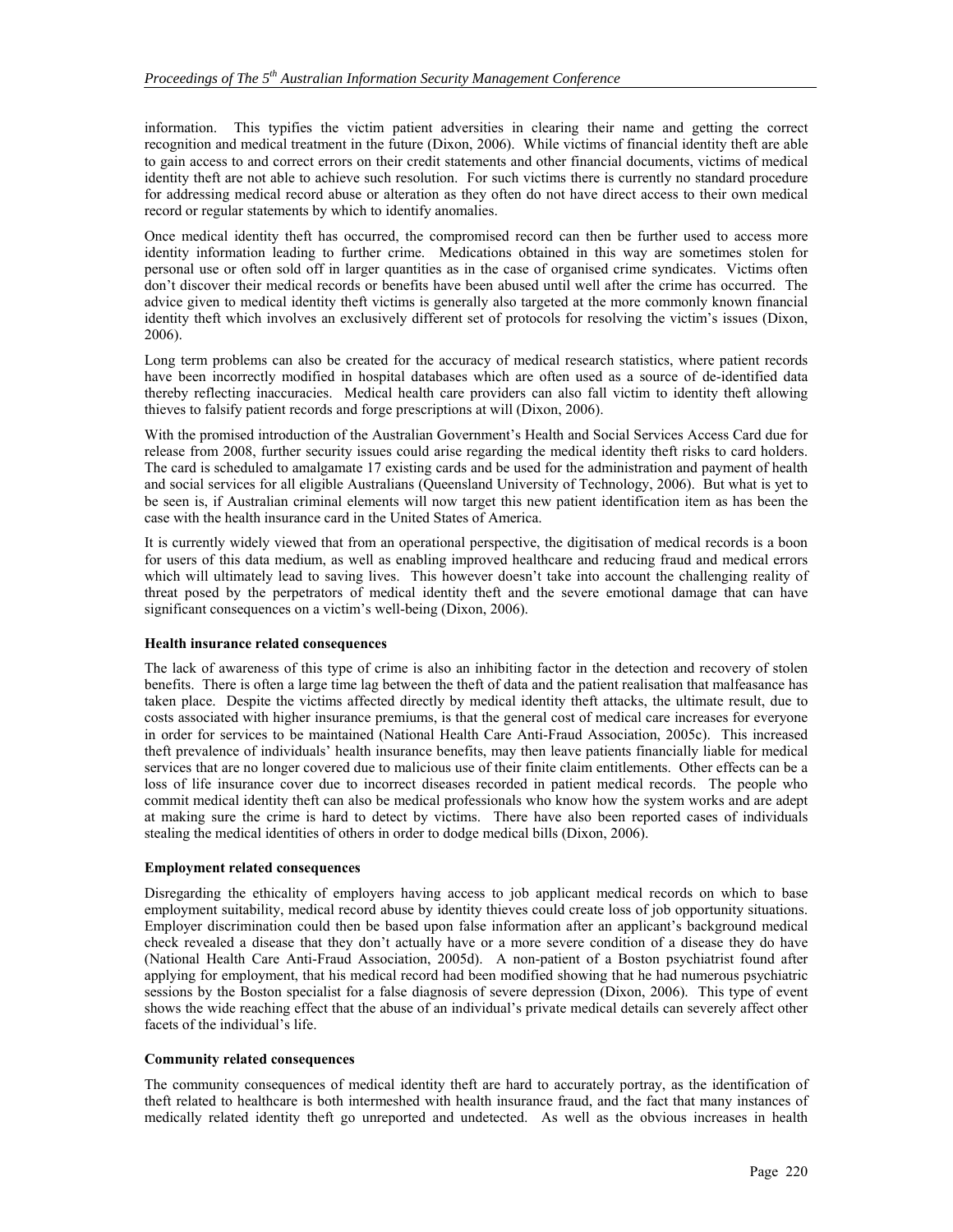insurance premiums, medical fraud annually strips billions of dollars from state and federal government public services that could otherwise be available to treat more patients (Identity Theft 911, 2006).

Reports from the World Privacy Group, a San Diego-based research group, now indicate a shift in the priorities of thieves. Stolen health records can now fetch between US\$50 to US\$60 on the black market, in comparison with the previously high target information source of stolen curriculum vitae's which now only raise a paltry seven cents (Business Week, 2007). The impact of this type of crime is also hard to quantify for policing and other law enforcement agencies, who spend considerable amounts of time and resources dealing with the investigation and prosecution of identity thieves (IDTheft.gov, 2007).

### **INADEQUATE AUSTRALIAN LEGISLATION**

In Australia there is currently limited legislation specifically related to medical identity theft. The Australian Federal Privacy Act 1998, Subsection 95A, titled "Guidelines for National Privacy Principles about health information" outlines little change in reference to the National Privacy Principles' data security guidelines. The general nature of these data guidelines only recognise the protection and later destruction of de-identified data by organisations and is largely devoid of electronic storage and communication specific guidelines for medically related patient information (The Office of the Privacy Commissioner, 2000).

Internationally the medical information standards have been updated by the International Organization for Standards (2006) in the form of ISO/DIS 27799 which is only currently a draft international standard as at June 2006. Based upon the previous year 2000 ISO 17799 code for information security management, the more medically related information security minimum requirements of ISO/DIS 27799 addresses the specialised management of medical information security. This is to ensure that the information security tenants of confidentiality, integrity and availability are applied to all aspects of electronic health information (Fraser, 2006).

The Health Insurance Portability and Accountability Act (HIPAA)'s administrative simplification provisions enacted by the United States Congress in 1996, developed legal foundations for electronic transfer of medical information that acts to provide both security and privacy for patient records. Additionally the use of CFR 45 (Code of Federal Regulations number 45) which outlines a set of standards for the protection of sensitive electronic personal health information, is far more specific than that effected in the Australian health environment (DotSec, 2006).

## **PREVENTATIVE MEASURES**

There are many preventative measures that can be initiated by individuals and organisations to mitigate against medical identity theft occurrences, even though it is not possible to prevent all determined malicious individuals from gaining access to private data. Despite a patient's medical data being primarily stored in medical institution databases, patients can still take simple measures in guarding their personal medical data. These steps include:

- Treat health insurance cards and details with credit card-like security
- Immediately report lost or stolen cards to medical and/or insurance agencies
- Request and check health benefit statements regularly for erroneous items
- Be suspicious of healthcare agencies offering "free or heavily discounted healthcare" promotional services

(The Ohio State University, 2007).

Organisations that handle restricted access medical patient information should also employ additional security practices to ensure patient data is less vulnerable to opportunistic identity thieves. Some of the ways security could be improved is to:

- Educate patients and staff about medical identity theft
- Improve physician security practices by ensuring correct patient identification before consulting
- Use recognition technology to improve patient identity accuracy
- Analyse patient claims more thoroughly and monitor claim trends
- Improve healthcare provider internal security through: record encryption, log auditing, security policies and further securing data access (Gartner, 2006b)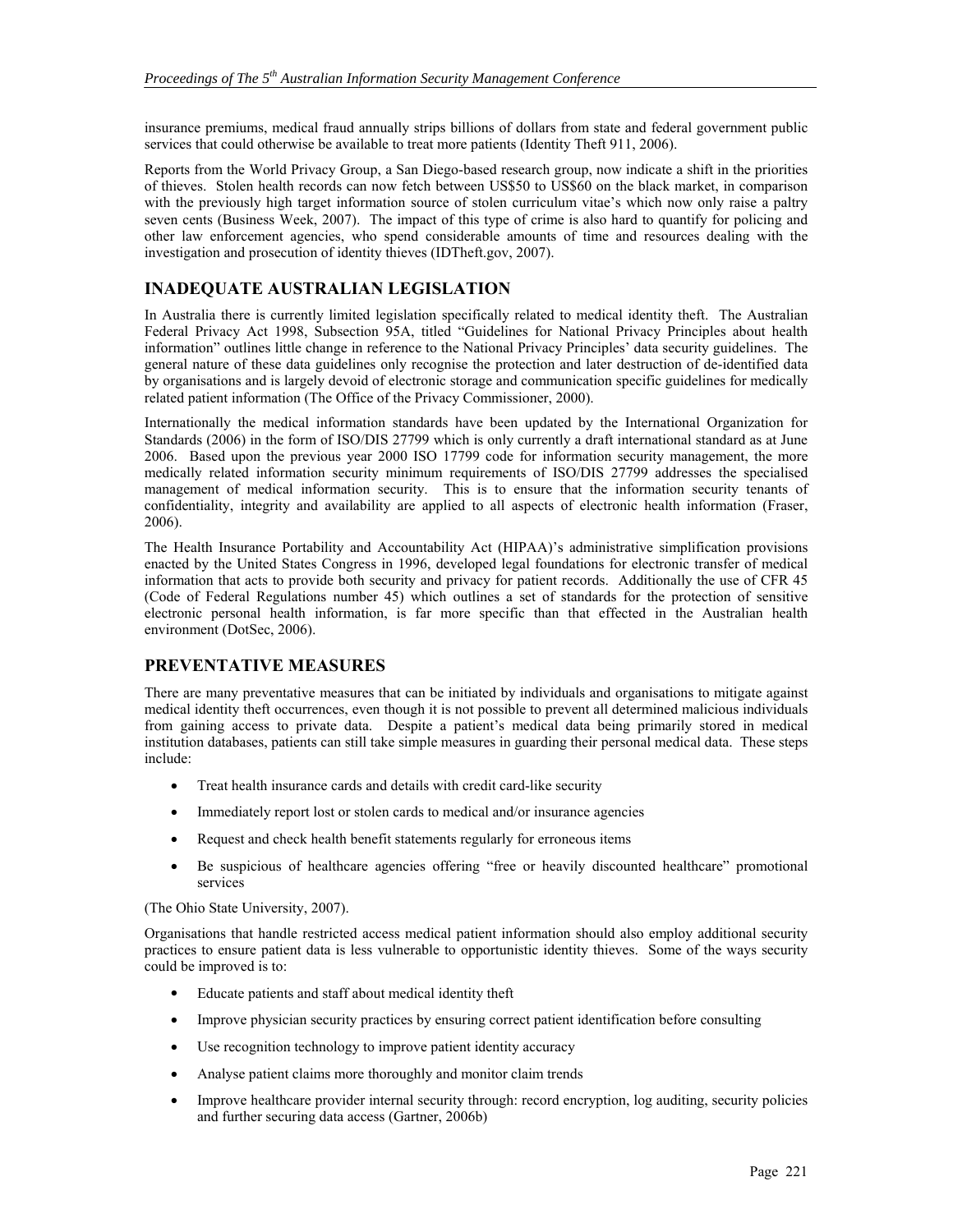- Encrypt email containing patient data
- Conduct criminal background checks on all employees
- Maintain physical facility security
- Avoid the discussion of patient related information in public areas where others may eavesdrop (Radiology Today, 2006)
- Maintain a history of disclosures record to identify all parties that the information has been disclosed to in order to later help track breaches (National Security Institute, Inc, 2006).

The data breach preventative policies of hospitals and other medically related service institutions need to be kept up-to-date to reflect the growing risks and concerns regarding medical identity theft. This is critical because once a data leak has been detected and the damage has already been done, it is virtually impossible to identify to whom the data has been further disseminated and if there is any form of riposte. Health care providers at Kaiser Permanente, a health care network of 30 medical centres and 431 medical offices, now check driver's licences as standard practice in addition to the program's health card. This new medical identity theft reduction measure was only introduced after staff reported to investigative researchers that approximately a dozen patients per week attempt to impersonate others for their benefits. Reasons for the staff disclosure to the researchers, was primarily due to concerns they had over the true patient consequences of false entries in medical records (Dixon, 2006). Although the staff in this case became aware of the patient identity anomalies before an offence could occur, the more complex schemes of medical identity theft often go undetected. As in many information security critical applications, the increased security measures are typically performed in a reactive manner after an identity abuse has been detected.

Hospitals and medical institutions need to realise that reporting of data breaches is becoming a legal requirement in many locations, where withholding information regarding security breaches is an infringement of notification laws. In America as of October 2006, there were two laws under consideration in Congress, namely the Identity Theft Protection Act (S1408) and the Federal Agency Data Breach Notification Act (HR5838) which are aimed at making reporting of data breaches a mandatory practice for organisations (Journal of AHIMA, 2006).

The recent popularity of web based social interaction practices, where publicly accessible forums such as chat rooms, wikis or blog sites that are used to share information among users, has expanded to global proportions. The advent of the Web 2.0 social networking trend, which is intended to create richer web application interactions, facilitate user sharing and collaborations, could be covertly used by malicious individuals to procure more critical private information about future victims (Microsoft, 2006). People posting personal details to these mediums could thereby expose themselves to greater medical identity theft risk, by divulging private information that could inadvertently be used to perpetrate identity crimes against the information discloser. It is for this reason that users of these mediums need to be aware of potential risks and take preventative measures.

## **CONCLUSION**

The theft of an identity for malicious purposes is a threat that must not be underestimated. The potential for individual harm is far greater than that of other crimes where victims are not specifically targeted. Medically related identity theft is an even more significant risk to people whose medical data is illegally accessed, altered or disseminated, as the consequences can be life threatening. Currently there appears to be a limited awareness of the risks and increasing prevalence of medical identity theft due to the inability to statistically categorise its occurrences and recognise its protracted covert existence. Over time, as medical institution patient records become increasingly electronically based, this form of identity fraud may become easier to commit and may already be occurring more than anyone has documented to date due to its difficulty of detection (Dixon, 2006).

Where medical data storage security provisions are inadequate and breaches occur, medical identity theft can destroy the integrity of the accuracy concerning electronic medical records, leaving financially liable and increased medically at-risk patients in its wake. Once breached, the private medical data disseminated and redisseminated via computer networks or abused by identity thieves, can do irreparable financial, medical and emotional damage to victims. This in turn can depreciate the critical value and trust component of the doctorpatient relationship, as well as the integrity of the patient's own medical record, where medical institutions have themselves become victims of their own technological security inadequacies. There is currently no standardised healthcare industry process for addressing the concerns of medical identity theft victims, who after having their identities compromised then have the long term challenge of verifying their true existence.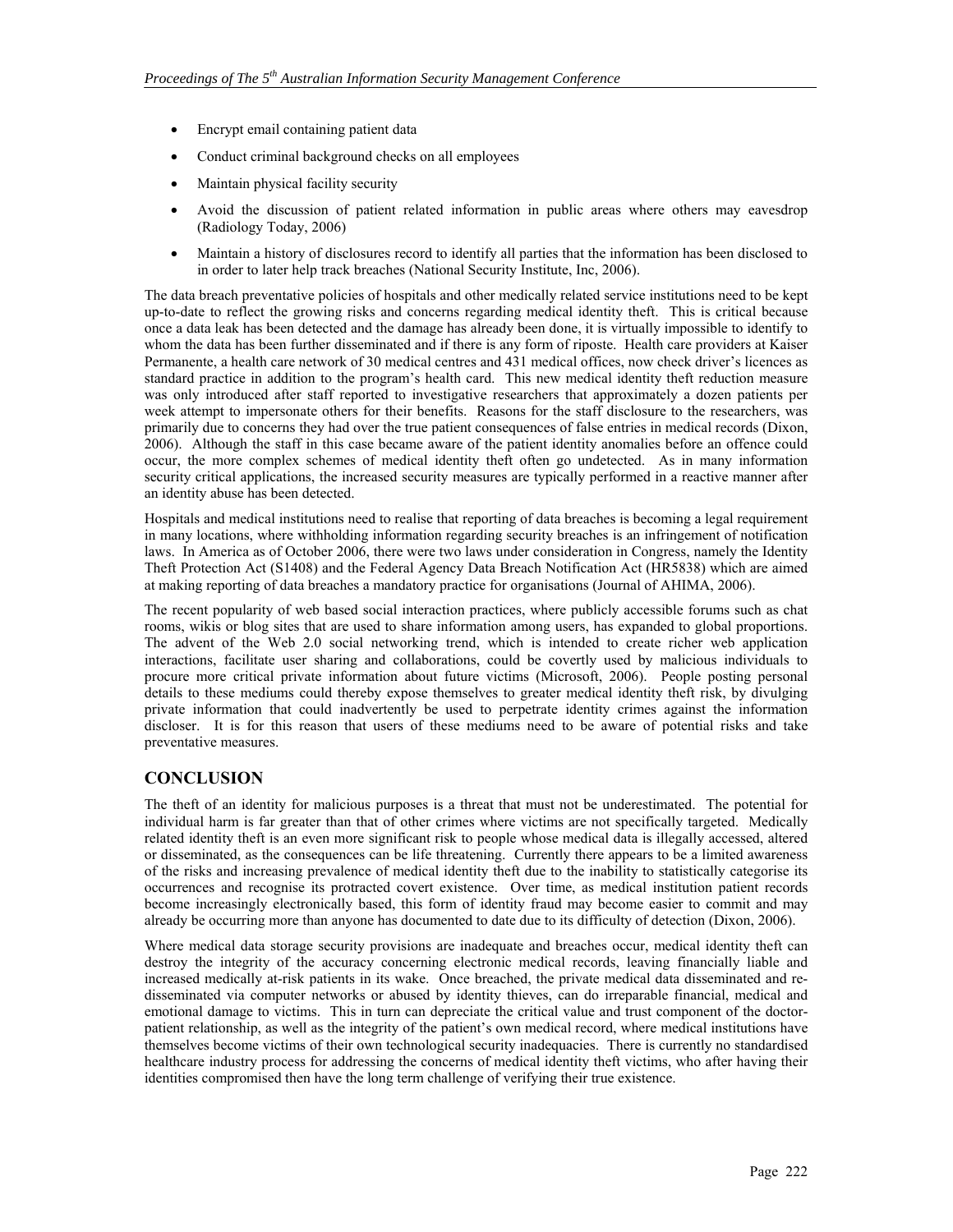### **REFERENCES**

AusCERT (2006) 2006 Australian Computer Crime and Security Survey, URL

http://www.auscert.org.au/images/ACCSS2006.pdf, Accessed 28 April 2007.

- Australasian Centre for Policing Research (2004) Standardisation of Definitions of Identity Crime Terms, URL http://www.acpr.gov.au/pdf/Standdefinit.pdf, Accessed 27 April 2007.
- Australasian Centre for Policing Research (2007) Identity Crime Research and Coordination, URL http://www.acpr.gov.au/research\_idcrime.as, Accessed 27 April 2007.
- Australian Institute of Criminology (2003) Serious Fraud In Australia and New Zealand, 26, URL http://www.aic.gov.au/publications/rpp/48/RPP48.pdf, Accessed 24 April 2007.
- BusinessWeek (2007) Diagnosis: Identity Theft, URL http://www.businessweek.com/magazine/content/07\_02/b4016041.htm, Accessed 12 May 2007.
- Canadian Internet Policy and Public Interest Clinic (2007) Techniques of Identity Theft, URL www.cippic.ca/en/bulletin/Techniques.pdf, Accessed 14 May 2007.
- Choi, Y., Capitan, K., Krause, J. and Streeper, M. (2006) Challenges Associated with Privacy in Health Care Industry: Implementation of HIPAA and the Security Rules, *J Med Sys (2006)* 30(1): 57–64, URL http://www.springerlink.com/content/035317748wrk775t/fulltext.pdf, Accessed 18 April 2007.
- Ciampa, M. (2005) Protecting Advanced Communications, *Security+ Guide To Network Security Fundamentals, Second Edition.* 7, 252-253, Course Technology, Boston, Massachusetts.
- Dixon, P. (2006) *Medical Identity Theft: The Information Crime That Can Kill You,* World Privacy Forum, URL http://www.worldprivacyforum.org/medicalidentitytheft.html, Accessed 28 March 2007.
- Doctors Reform Society of Australia (2005) Doctors Fear For Patients Privacy With Electronic Records, URL http://www.drs.org.au/media/2005/media010605.htm, Accessed 5 May 2007.
- DotSec (2006) Holistic, or full of holes? PCI, HIPAA and experiences in implementing secure computing systems, Presentation Abstract, URL http://www.dotsec.com/Links%20-%20health.html, Accessed 26 April 2007.
- Fraser, R. (2006) ISO 27799: Security management in health using ISO/IEC 17799. *Canadian Institute for*  Health Information (CIHI) Partnership Conference. June 2006, URL http://sl.infowayinforoute.ca/downloads/Ross\_Fraser - ISO\_27799.pdf, Accessed 5 May 2007.
- Gartner (2002) Gartner Dataquest Says Worldwide Wireless LAN Shipments to Grow 73 Percent in 2002, URL http://www.gartner.com/5\_about/press\_releases/2002\_09/pr20020919a.jsp, Accessed 4 May 2007.
- Gartner (2006a) Gartner Wireless & Mobile Summit 2006, URL http://www.gartner.com/2\_events/conferences/ attributes/attr\_138156\_93.pdf, Accessed 4 May 2007.
- Gartner (2006b) Gartner Voice Medical Identity Theft, URL http://www.gartner.com/it/products/podcasting/asset\_163121\_2575.jsp, Accessed 20 April 2007.
- HIPAAdvisory (2006) Wireless Networks, HIPAA & WiFi: Regulatory Tangles for Wireless Health Care Networks Analyzed, URL http://www.hipaadvisory.com/tech/wireless.htm, Accessed 14 May 2007.
- Identity Theft 911 (2006) Medical Identity Theft Case Pursued in Florida, URL http://www.identitytheft911.org/alerts/alert.ext?sp=631, Accessed 10 May 2007.
- IDTheft.gov (2007) Combating Identity Theft A Strategic Plan. Law Enforcement Prosecuting and Punishing Identity Thieves, *The President's Identity Theft Task Force,* URL http://www.idtheft.gov/reports/StrategicPlan.pdf, Accessed 5 May 2007.
- International Organization for Standards (2006) ISO Update, *Supplement to ISO Focus, June 2006*, URL http://www.iso.ch/iso/en/commcentre/isofocus/isoupdate/pdf/june06.pdf, Accessed 5 May 2007.
- Journal of AHIMA (2006) Data Theft and State Law When Data Breaches Occur, 34 States Require Organizations to Speak Up. November–December 2006, 77/10, URL http://www.privacyrights.org/ar/Wernick\_Dec06.pdf, Accessed 6 May 2007.

Medical College of Georgia (2005) Fingerprint Face [Picture], URL http://www.mcg.edu/ipi/Resources.htm,

Accessed 5 May 2007.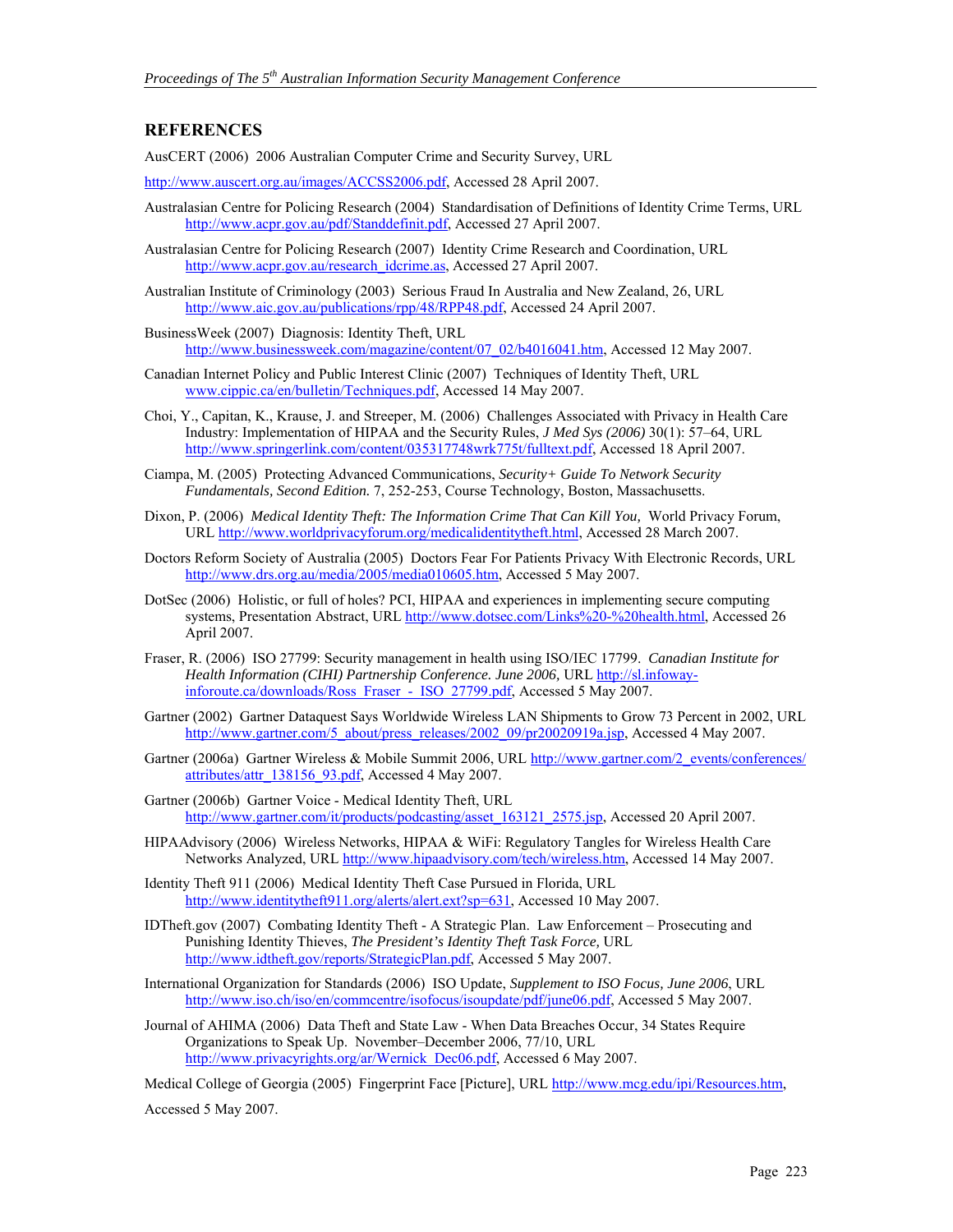- Microsoft (2006) Blog behaviour: Safety advice for kids, URL http://www.microsoft.com/canada/home/internetandsecurity/2.4.49\_blogbehavioursafetyadviceforkids.as px, Accessed 17 May 2007.
- National Health Care Anti-Fraud Association (2005a) *Health Care Fraud A Serious and Costly Reality For All Americans*, URL http://www.hcinsight.com/docs/papers/NHCAA%20White%20Paper%20on%20Fraud.pdf, Accessed 26 April 2007.
- National Health Care Anti-Fraud Association (2005b) Physical Risk to Patients, *Health Care Fraud A Serious and Costly Reality For All Americans*, URL http://www.hcinsight.com/docs/papers/NHCAA%20White%20Paper%20on%20Fraud.pdf, Accessed 26 April 2007.
- National Health Care Anti-Fraud Association (2005c) That Some Health Insurance Claims Are Fraudulent is Beyond Dispute, *Health Care Fraud – A Serious and Costly Reality For All Americans*, URL http://www.hcinsight.com/docs/papers/NHCAA%20White%20Paper%20on%20Fraud.pdf, Accessed 26 April 2007.
- National Health Care Anti-Fraud Association (2005d) Falsification of Patient's Diagnoses and/or Treatment Histories, *Health Care Fraud – A Serious and Costly Reality For All Americans,* URL http://www.hcinsight.com/docs/papers/NHCAA%20White%20Paper%20on%20Fraud.pdf, Accessed 26 April 2007.
- National Security Institute, Inc (2006) Protect Yourself from Medical ID Theft, *Security Sense,* Vol 9, No. 11, Sept 2006, URL http://www.enr.state.nc.us/its/SecuritySense/7sep06.html, Accessed 16 May 2007.
- Owens, T., Tachakra, S., Banitas, K. and Istepanian, R. (2001) Securing a Medical Wireless LAN System, URL http://www.packetnexus.com/docs/EMBC%20security%20paper.pdf, Accessed 24 April 2007.
- Privacy Rights Clearinghouse (2006) How Many Identity Theft Victims Are There? What IS the Impact on Victims?, URL http://www.privacyrights.org/ar/idtheftsurveys.htm#BBB, Accessed 24 April 2007.
- Queensland University of Technology (2006) The Proposed Health and Social Services Access Card, *e-Health Research Group.* URL http://www.e-health.qut.edu.au/about/healthcard.jsp, Accessed 24 April 2007.
- Radiology Today (2006) Fighting Fraud & Identity Theft in Radiology, URL http://www.radiologytoday.net/archive/rt11202006p40.shtml, Accessed 12 May 2007.
- SearchSecurity.com (2007) *Wireless attacks, A to Z,* URL http://searchsecurity.techtarget.com/generic/0,295582,sid14\_gci1167611,00.html, Accessed 24 April 2007.
- Symantec (2002) Wireless LAN Security Enabling and Protecting the Enterprise, URL http://www.symantec.com/avcenter/reference/symantec.wlan.security.pdf, Accessed 3 May 2007.
- The Free Dictionary (n.d.) *Ghosting (Identity Theft),* URL http://encyclopedia.thefreedictionary.com/Ghosting+(identify+theft), Accessed 12 May 2007.
- The Office of the Privacy Commissioner (2000) National Privacy Principles (Extracted from the Privacy Amendment (Private Sector) Act 2000), URL http://www.privacy.gov.au/publications/npps01.html#d, Accessed 10 May 2007.
- The Ohio State University (2007) Medical ID Theft: Is Someone Getting Treatment in Your Name? *Human Resources.* URL http://hr.osu.edu/hrpubs/resourcespr07.pdf, Accessed 4 May 2007.
- USA Today (2005) Identity thieves can lurk at Wi-Fi spots, *Tech,* URL http://www.usatoday.com/tech/news/2005-02-06-evil-twin-usat\_x.htm, Accessed 15 May 2007.
- Valli, C. (2006) The Insider Threat to Medical Records: Has the Network Age Changed Anything?, URL http://ww1.ucmss.com/books/LFS/CSREA2006/SAM8148.pdf, Accessed 14 April 2007.

#### **COPYRIGHT**

Darren Webb © 2007. The author assigns Edith Cowan University a non-exclusive license to use this document for personal use provided that the article is used in full and this copyright statement is reproduced. Such documents may be published on the World Wide Web, CD-ROM, in printed form, and on mirror sites on the